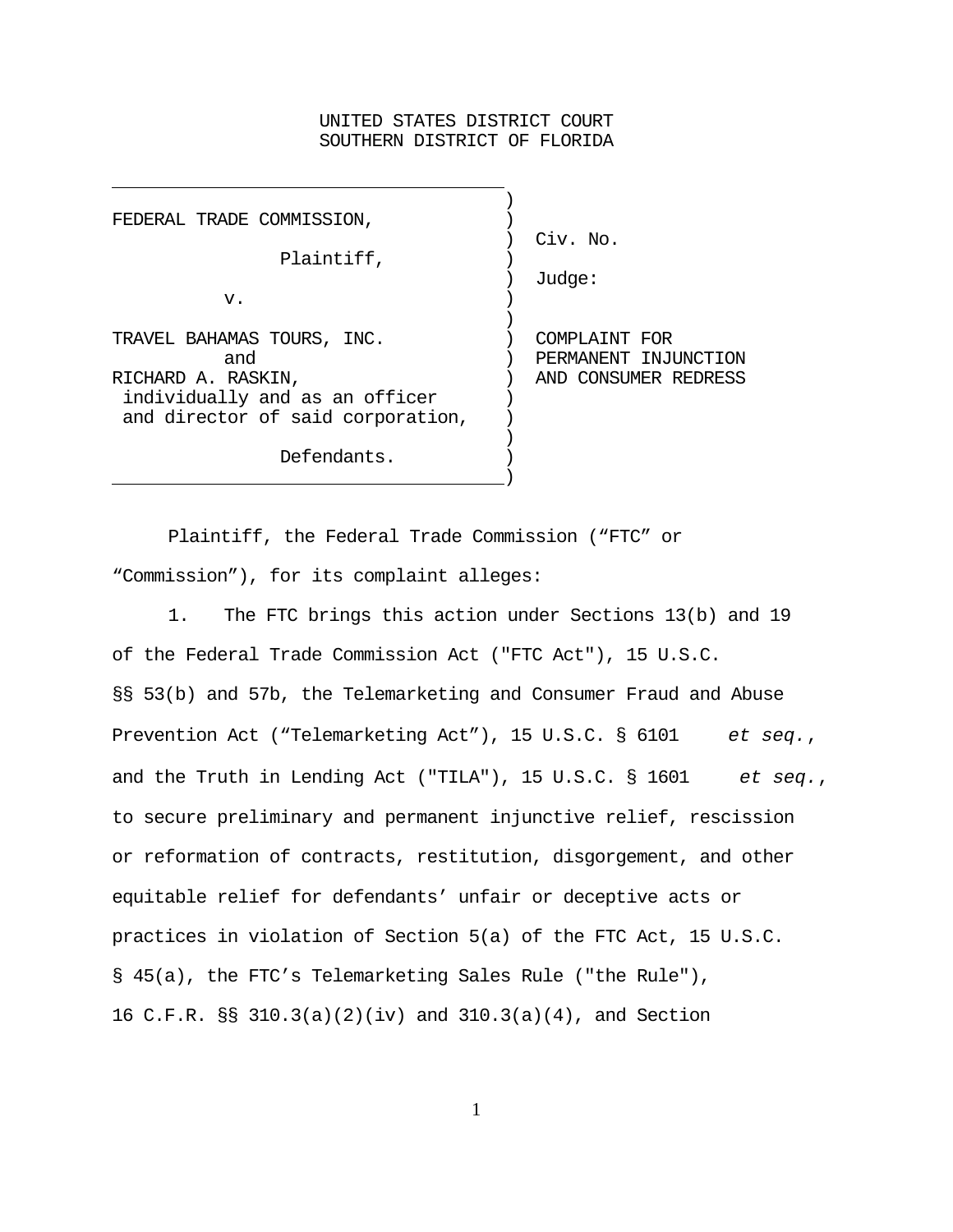226.12(e) of Regulation Z, 12 C.F.R. § 226.12(e), which implements the TILA.

## **JURISDICTION AND VENUE**

2. This Court has jurisdiction over this matter pursuant to 28 U.S.C. §§ 1331, 1337(a), and 1345, and 15 U.S.C. §§ 53(b), 57b, 6102(c), 6105(b), and 1607(c).

3. Venue in the United States District Court for the Southern District of Florida is proper under 28 U.S.C. §§ 1391(b) and (c), and 15 U.S.C.  $\S$  53(b), as amended by the FTC Act Amendments of 1994, Pub. L. No. 103-312, 108 Stat. 1691.

## **PLAINTIFF**

4. Plaintiff, FTC, is an independent agency of the United States Government created by statute. 15 U.S.C. § 41 *et seq*. The Commission is charged, *inter alia*, with enforcement of Section 5(a) of the FTC Act, 15 U.S.C. § 45(a), which prohibits unfair or deceptive acts or practices in or affecting commerce. The FTC also enforces the Rule, 16 C.F.R. Part 310, which prohibits deceptive and abusive telemarketing acts or practices. The Commission also enforces the TILA and its implementing Regulation Z. A violation of the Rule or the TILA is a violation of the FTC Act. 15 U.S.C.  $\S$ § 6102(c) and 1607(c). The Commission is authorized to initiate federal district court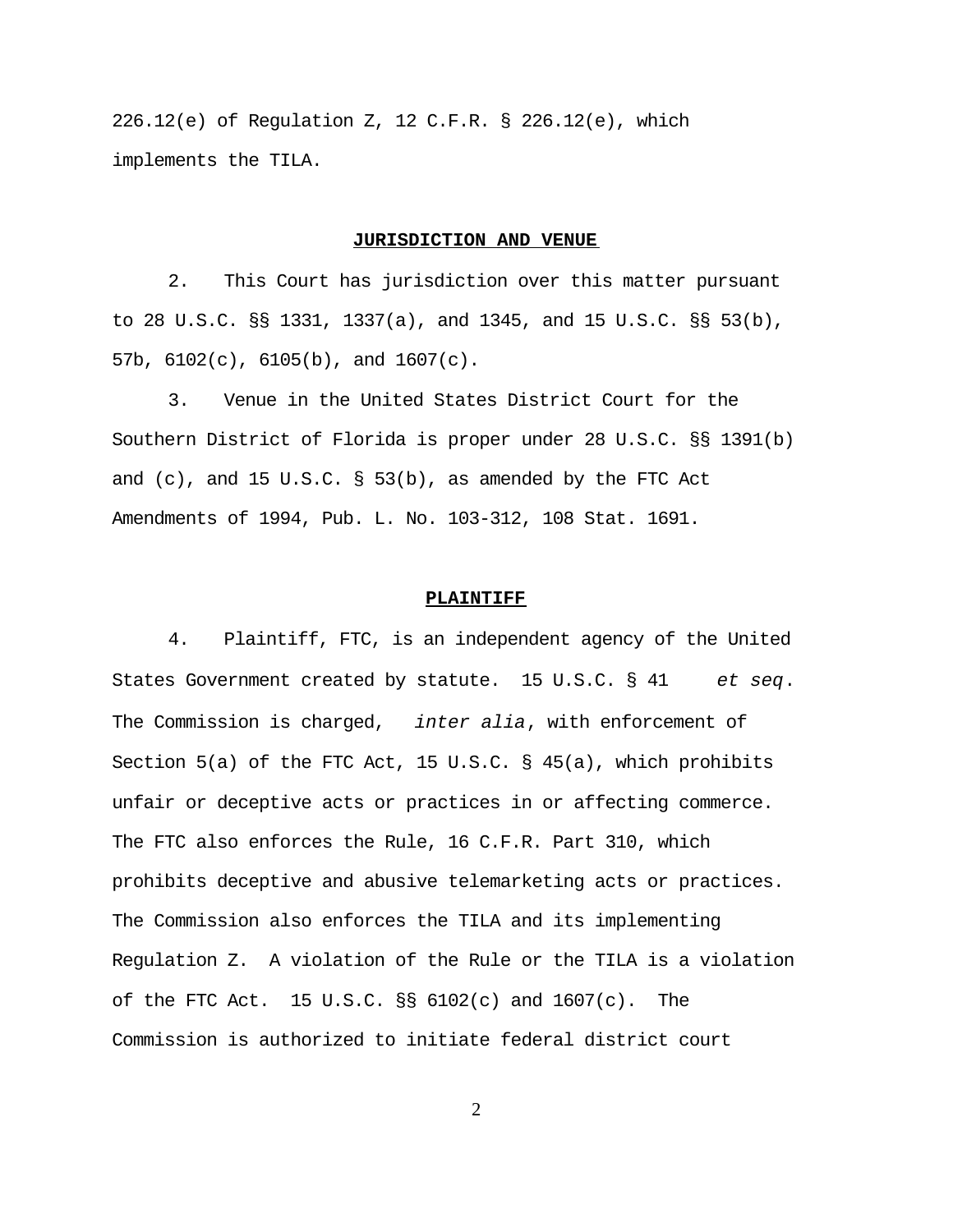proceedings by its own attorneys to enjoin violations of the FTC Act, the Rule, the TILA and its implementing Regulation Z, to secure such equitable relief as may be appropriate in each case, and to obtain consumer redress. 15 U.S.C. §§ 53(b), 57b,  $6102(c)$ ,  $6105(b)$ , and  $1607(c)$ .

#### **DEFENDANTS**

5. Defendant Travel Bahamas Tours, Inc. ("TBT") is a Texas corporation, incorporated October 26, 1995. TBT's corporate headquarters is located at 1333 S. Military Trail, Deerfield Beach, Florida, 33442. TBT has also conducted business at 2401 PGA Boulevard, Suite 110, Palm Beach Gardens, Florida 33410. TBT transacts or has transacted business in the Southern District of Florida.

6. Defendant Richard A. Raskin ("Raskin") is the president, sole director and shareholder, and registered agent of defendant TBT. At all times material to this complaint, acting individually or in concert with others, he has formulated, directed, controlled, or participated in the acts and practices of TBT, including the acts and practices set forth in this complaint. Raskin does or has done business at the following addresses: 1333 S. Military Trail, Deerfield Beach, Florida, 33442, and 2401 PGA Boulevard, Suites 110 and 130A, Palm Beach Gardens, Florida, 33410. Raskin resides at 9668 Sills Drive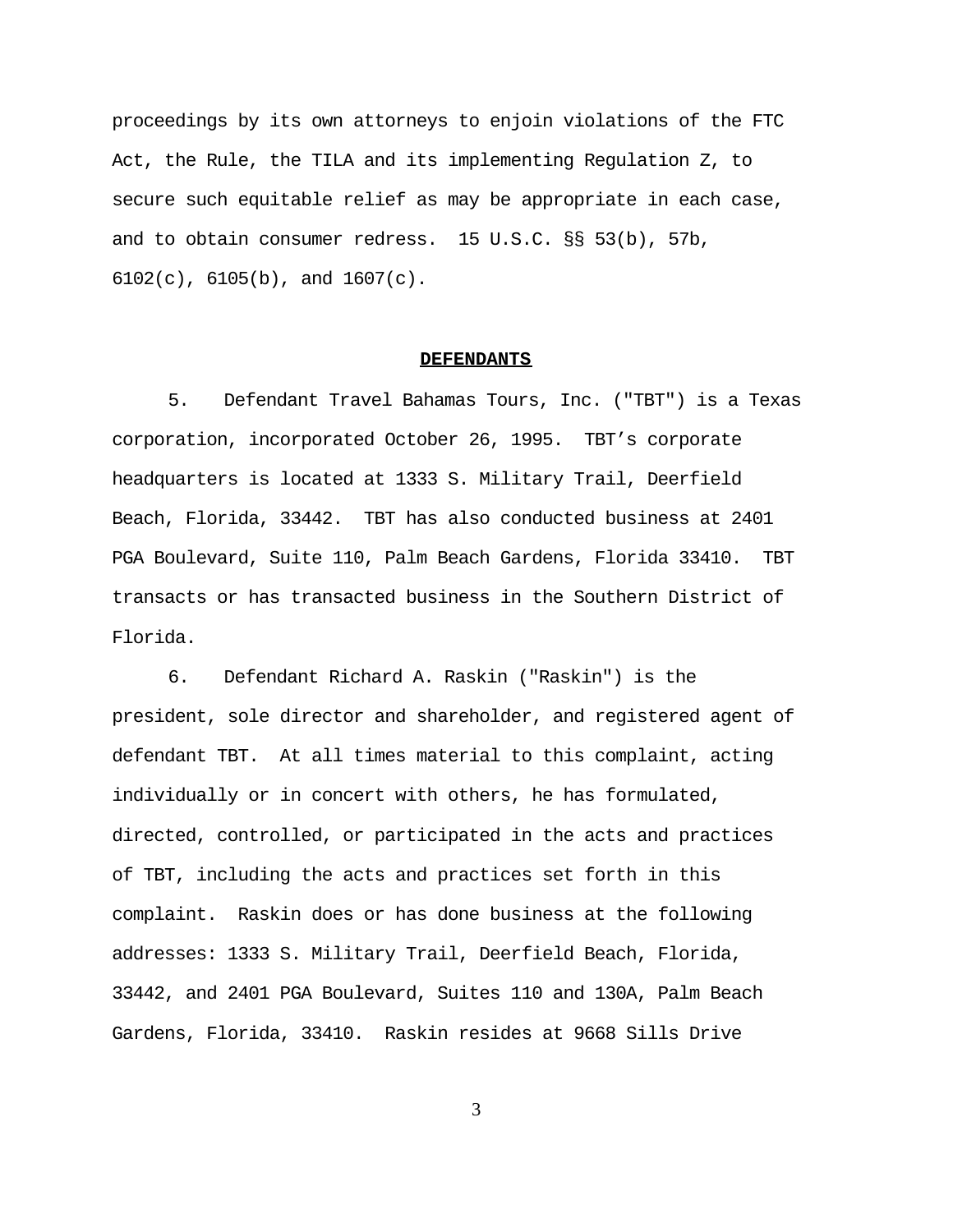East, Boynton Beach, Florida, 33437, and maintains another residence at 3737 West Beverly, Dallas, Texas, 95209. Raskin transacts or has transacted business in the Southern District of Florida.

#### **COMMERCE**

7. At all times relevant to this complaint, defendants have maintained a substantial course of trade, advertising, offering for sale, and selling of goods or services in or affecting commerce, as "commerce" is defined in Section 4 of the FTC Act, 15 U.S.C. § 44.

# **DEFENDANT'S BUSINESS PRACTICES**

8. Since at least September 1996, defendants have marketed, by telephone and direct mail, vacation packages throughout the United States.

9. In the course of defendants' marketing program, defendants have mailed or have caused to be mailed a "Certificate of Authorization" that purport to certify that recipients will receive a "World Class Florida/Caribbean Vacation Package . .

. including all accommodations and two Round-trip Airfares!" The certificate also states, "This special package is sponsored by and designed to promote select hotels, resorts and airlines." The certificate displays hotel logos including those of the "Best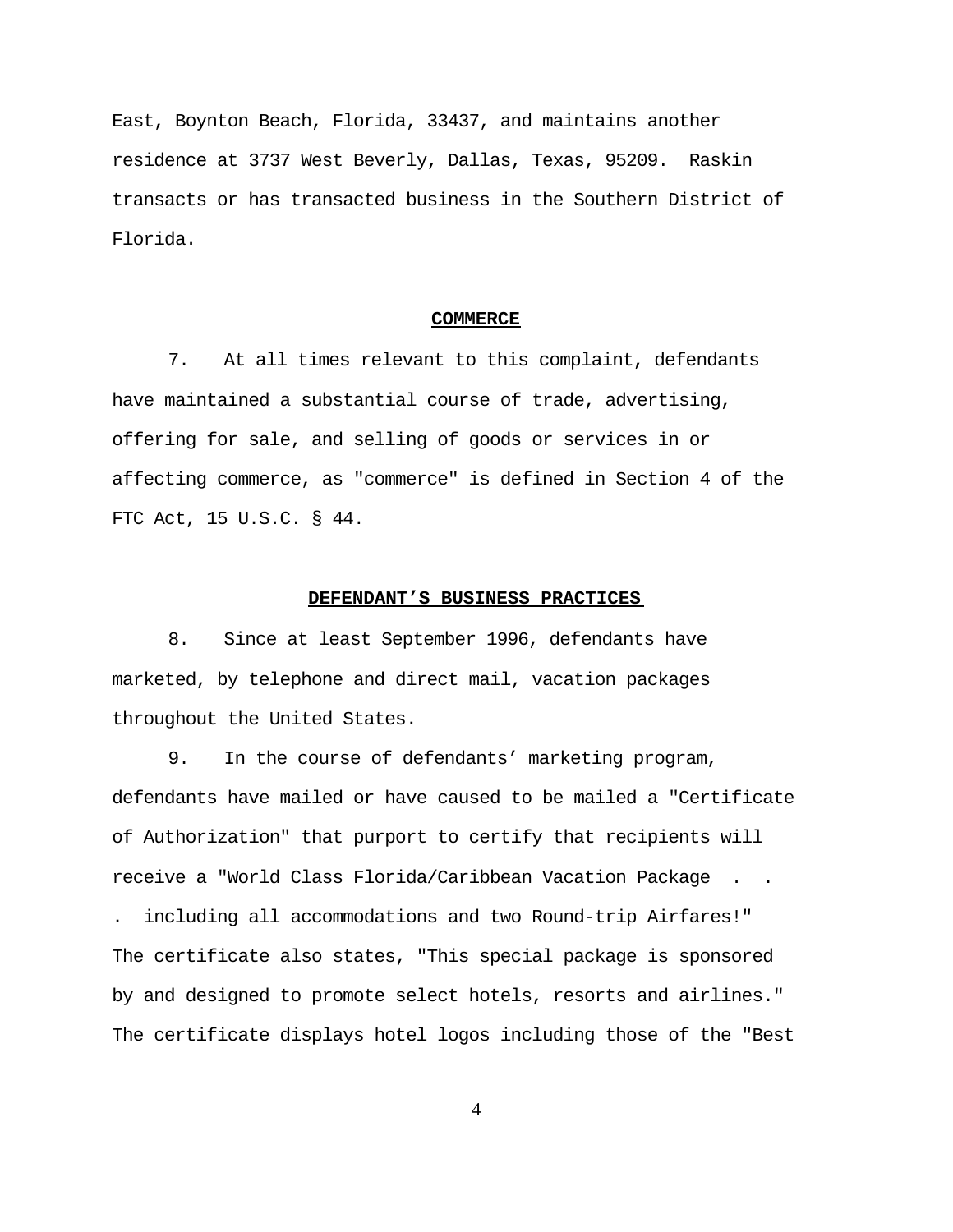Western British Colonial Beach Resort" and the "Nassau Marriott." (Attachment A). To receive their vacation package, consumers must call 800-897-8602, which is printed on the certificate.

10. Consumers who call defendants' 800 number reach a TBT telemarketer who reiterates that the consumers will receive a "promotionally discounted vacation package." The telemarketer states that TBT has special arrangements with select hotels to provide discount accommodations, and that TBT can offer such a "fabulous vacation" at an extremely discounted rate because it purchases large volumes of rooms from the specified hotels. TBT's telemarketers tell consumers that they are guaranteed to stay at the British Colonial Beach Resort in Nassau, Bahamas. Some consumers are told that TBT can offer its vacation package because it is sponsored by national hotels to promote tourism in Florida and the Bahamas.

11. TBT's telemarketers also tell consumers that TBT is a full-service travel agency and that consumers must call TBT to book their reservations. TBT's telemarketers tell consumers that the TBT vacation package is valid for 18 months, but that their reservations must be made at least 60 days in advance of the requested travel date.

12. Since at least September 1996, TBT has required consumers to pay between \$276 and \$498 to purchase its vacation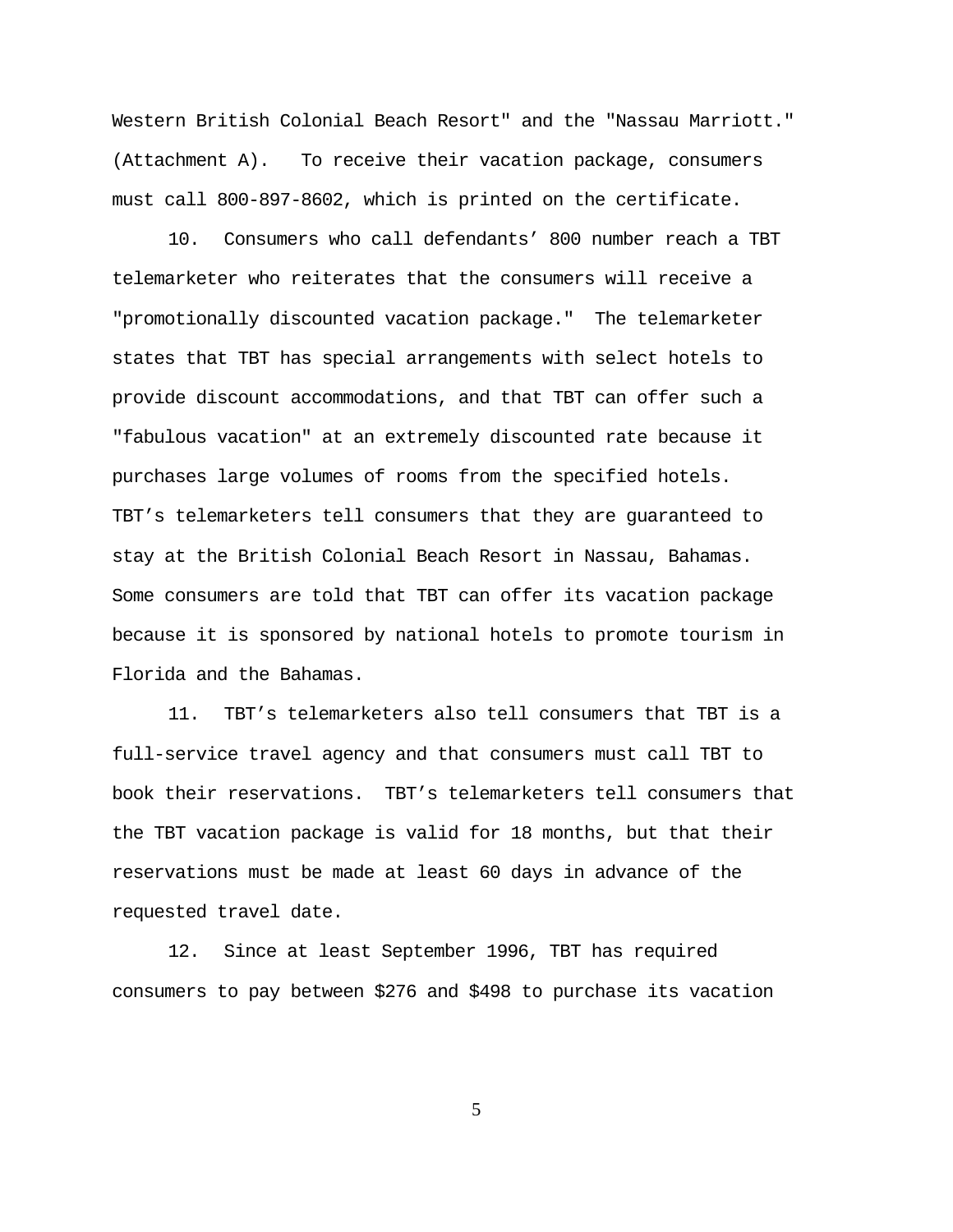package. TBT charges the cost of the vacation package to consumers' credit cards.

13. After consumers agree to purchase TBT's vacation package, TBT's telemarketers transfer the consumers to TBT's "verifiers" who confirm the transaction. The TBT verifiers also inform consumers that they can cancel their purchase without penalty or obligation no later than 30 days from the date of purchase or receipt of their vacation materials. The TBT verifiers tell consumers that they will receive their vacation materials in about one to three weeks.

## **THE FTC ACT**

14. Section 5(a) of the FTC Act, 15 U.S.C. § 45(a), prohibits unfair or deceptive acts or practices in or affecting commerce.

# **VIOLATIONS OF THE FTC ACT COUNT ONE**

15. Paragraphs 1 through 14 are incorporated herein by reference.

16. Since at least September 1996, in numerous instances, in connection with the telemarketing of vacation packages, defendants have represented, directly or by implication, that:

> a. TBT's vacation package is sponsored, endorsed, or promoted by nationally-recognized hotels,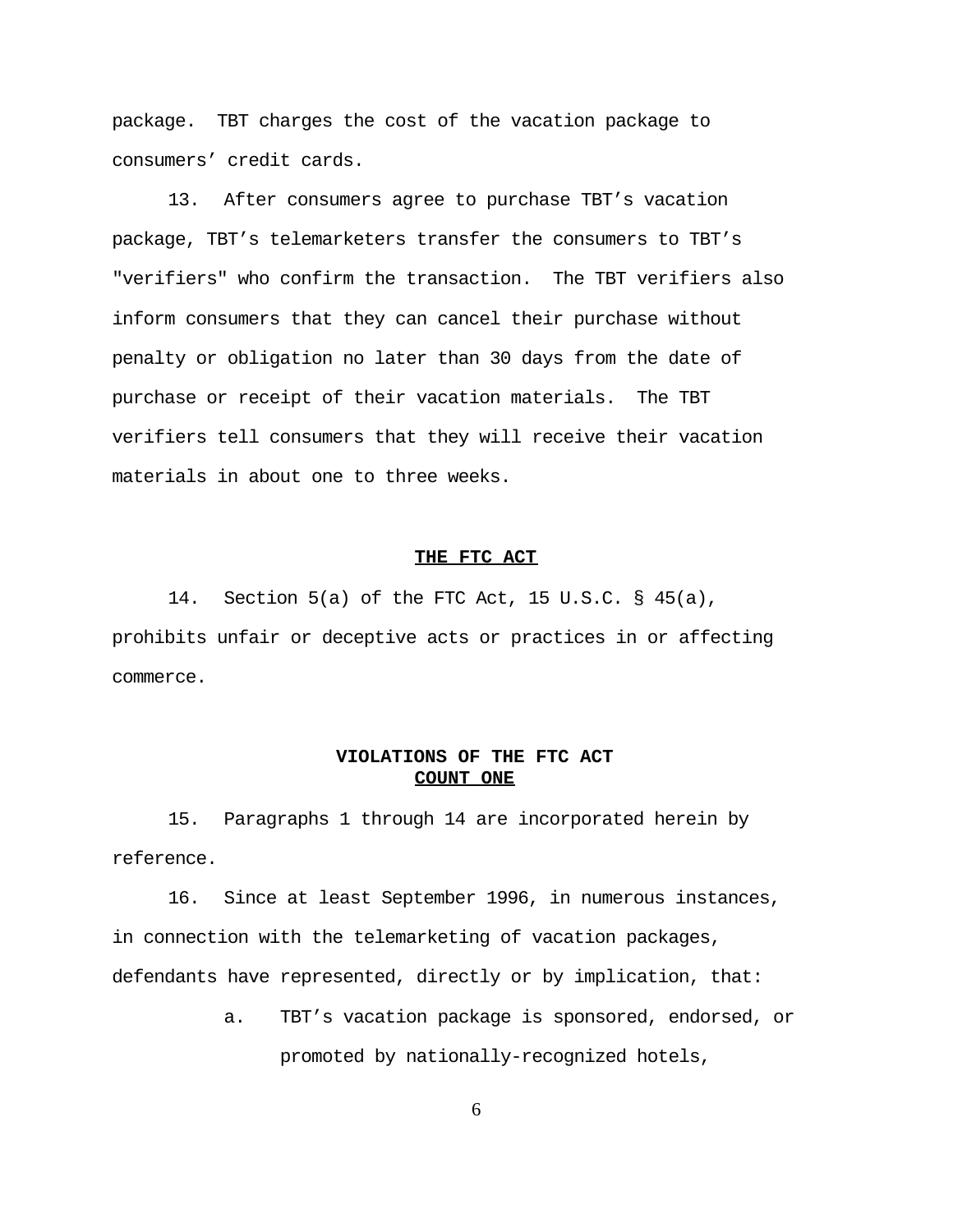including the Nassau Marriott and the Best Western Colonial Beach Resort; and

- b. Defendants provide refunds to consumers who cancel within 30 days of their purchase or receipt of TBT's vacation materials.
- 17. In truth and in fact, in numerous instances:
	- a. TBT's travel package is not sponsored, endorsed, or promoted by the Nassau Marriott, the Best Western Colonial Beach Resort, or other nationally-recognized hotels; and
	- b. Defendants do not provide refunds to consumers who cancel within 30 days of their purchase or receipt of TBT's vacation materials.

18. Therefore, defendants' representations, as alleged in paragraph 16, are false and misleading, and violate Section 5(a) of the FTC Act, 15 U.S.C. § 45(a).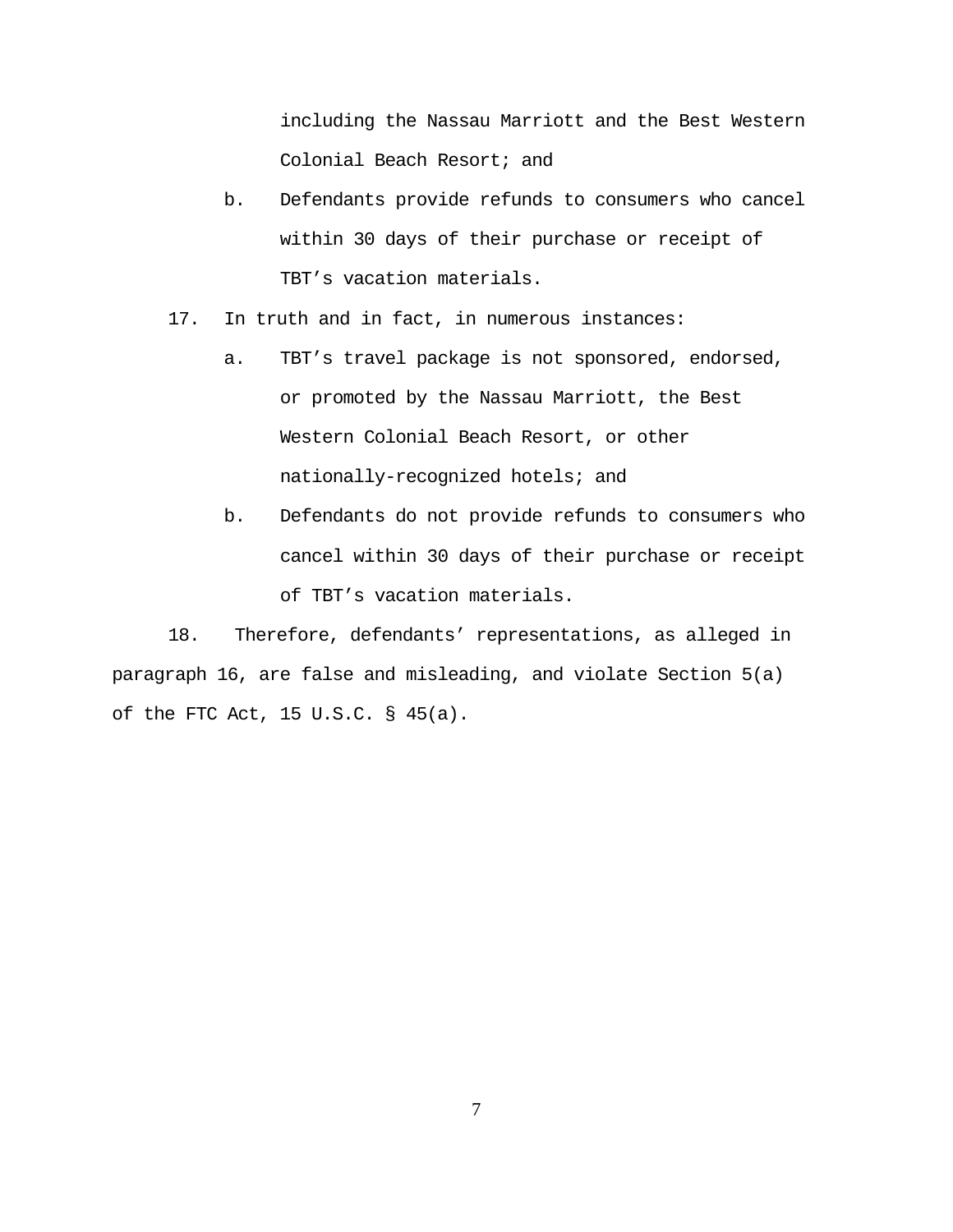#### **THE FTC'S TELEMARKETING SALES RULE**

19. Defendants are "sellers" or "telemarketers" engaged in "telemarketing," as those terms are defined in the Rule, 16 C.F.R. §§ 310.2(r), (t), and (u).

20. In the Telemarketing Act, 15 U.S.C. § 6101, *et seq.*, Congress directed the Commission to prescribe rules prohibiting deceptive and abusive telemarketing acts or practices. On August 16, 1995, the Commission promulgated the Rule, 16 C.F.R. Part 310. The Rule became effective on December 31, 1995.

21. Under the Rule, "[i]t is a deceptive telemarketing act or practice and a violation of this Rule for any seller or telemarketer to . . . [misrepresent] directly or by implication . . . any material aspect of the nature or terms of the seller's refund, cancellation, exchange, or repurchase policies." 16 C.F.R. § 310.3(a)(2)(iv). It is also a deceptive telemarketing act or practice to make "a false or misleading statement to induce any person to pay for goods or services." 16 C.F.R. § 310.3(a)(4).

22. Pursuant to Section 3(c) of the Telemarketing Act, 15 U.S.C. § 6102(c), and Section 18(d)(3) of the FTC Act, 15 U.S.C. § 57a(d)(3), violations of the Rule constitute unfair or deceptive acts or practices in or affecting commerce, in violation of Section 5(a) of the FTC Act, 15 U.S.C. § 45(a).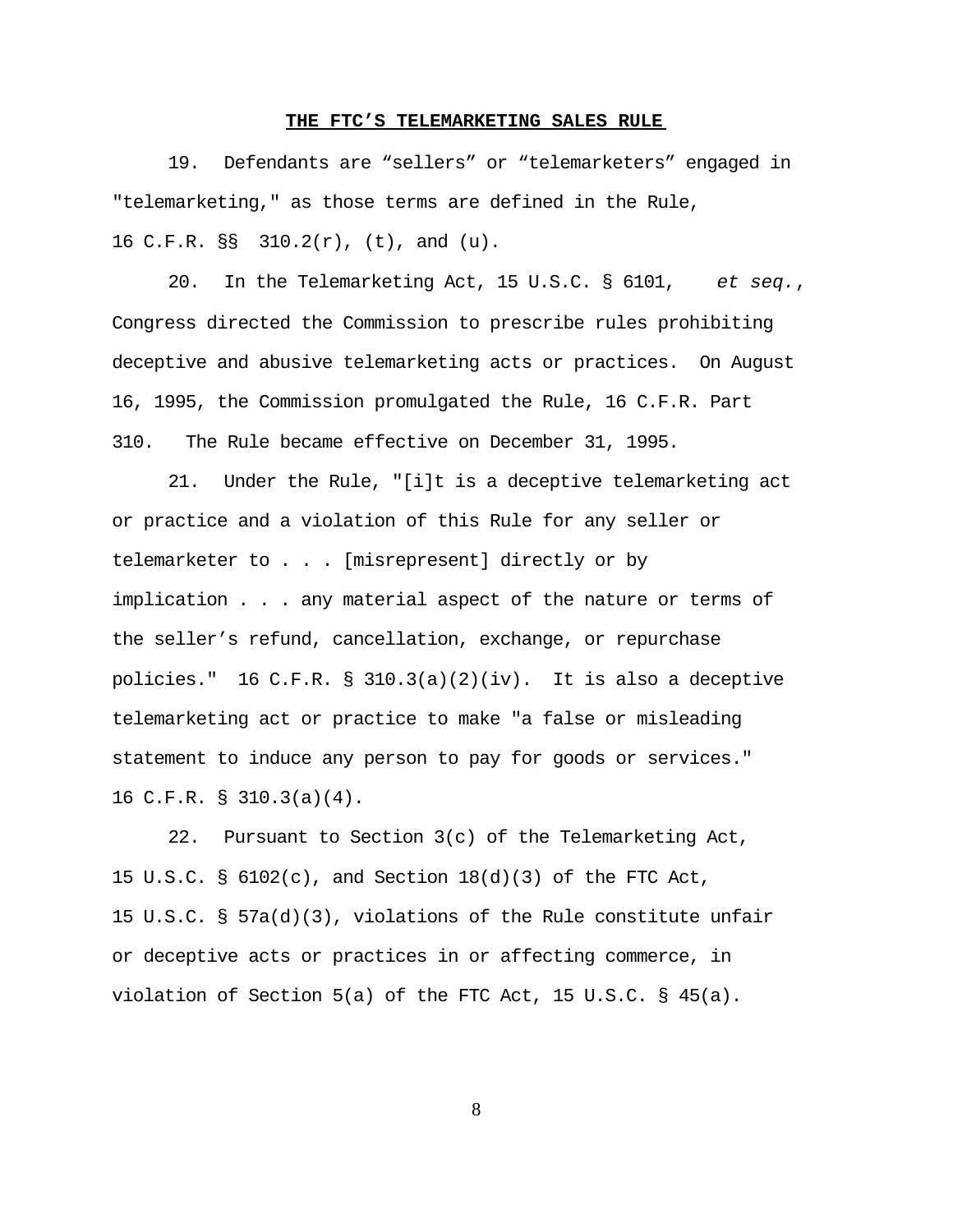# **VIOLATIONS OF THE TELEMARKETING SALES RULE COUNT TWO**

23. Paragraphs 1 through 13, and Paragraphs 19 through 22 are incorporated herein by reference.

24. Since at least September 1996, in connection with the telemarketing of vacation packages, defendants have represented, directly or by implication, that TBT's vacation package is sponsored, endorsed, or promoted by nationally-recognized hotels, including the Nassau Marriott and the Best Western Colonial Beach Resort.

25. In truth and in fact, TBT's travel package is not sponsored, endorsed, or promoted by the Nassau Marriott, the Best Western Colonial Beach Resort, or other nationally-recognized hotels.

26. Therefore, defendants' representation, as alleged in paragraph 24, violates Section 310.3(a)(4) of the Rule, 16 C.F.R.  $$310.3(a)(4).$ 

## **COUNT THREE**

27. Paragraphs 1 through 13, and Paragraphs 19 through 22 are incorporated herein by reference.

28. Since at least September 1996, in connection with the telemarketing of vacation packages, in numerous instances, defendants have represented, directly or by implication, that TBT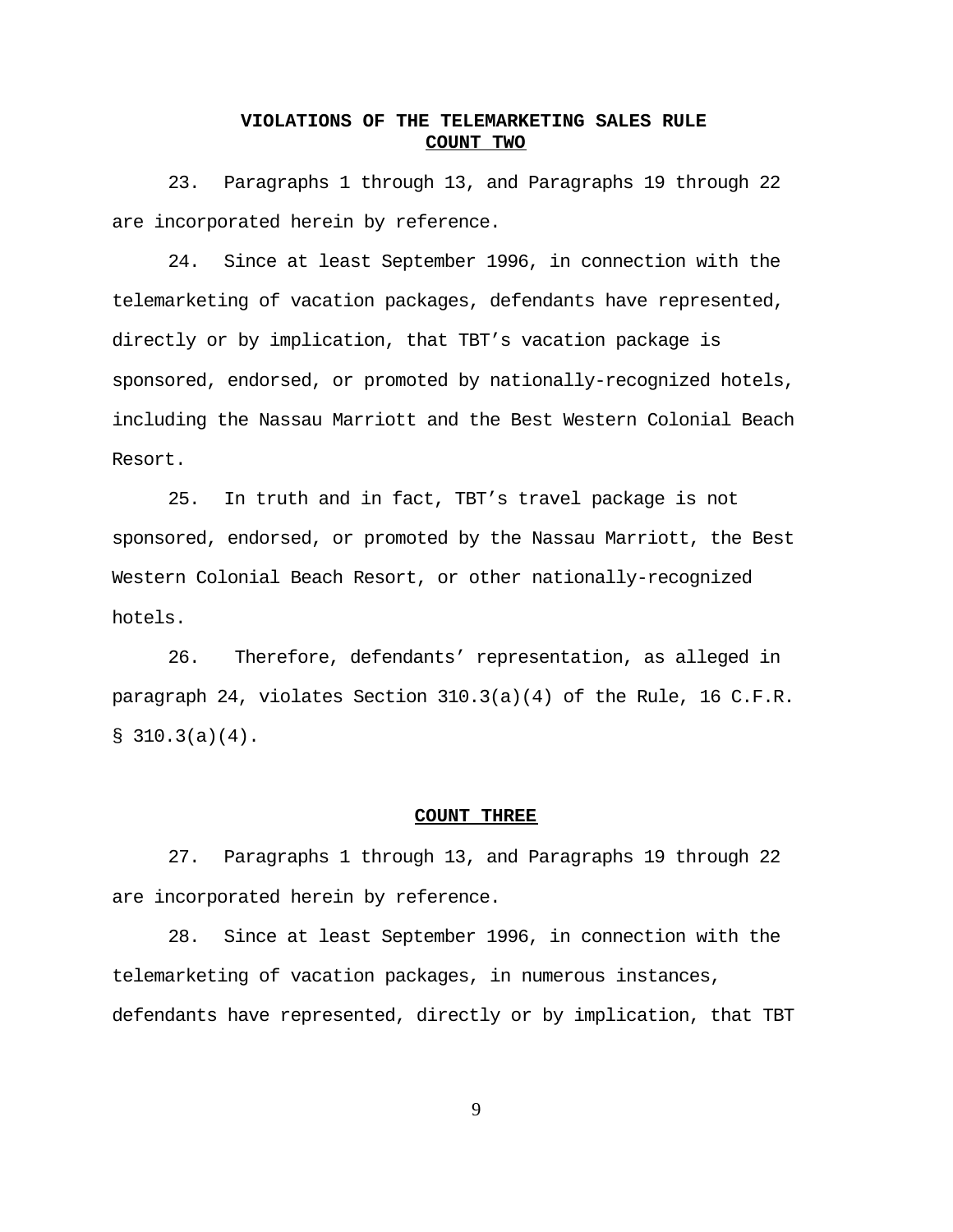provides refunds to consumers who cancel within 30 days of their purchase or receipt of TBT's vacation materials.

29. In truth and in fact, in numerous instances, defendants do not provide refunds to consumers who have canceled within 30 days of their purchase or receipt of the TBT vacation materials.

30. Therefore, defendants' representation, as alleged in paragraph 28, violates Section 310.3(a)(2)(iv) of the Rule, 16 C.F.R. § 310.3(a)(2)(iv).

## **THE TRUTH IN LENDING ACT**

31. Section 166 of the TILA, 15 U.S.C. § 1666e, requires creditors to promptly credit a consumer's credit card account upon acceptance of the return of goods or forgiveness of the debt for services. Section 226.12(e) of Regulation Z, which implements Section 166 of the TILA, requires creditors to credit a consumer's credit card account within seven business days from accepting the return of property or forgiving a debt for services. 12 C.F.R. § 226.12(e).

# **VIOLATIONS OF THE TRUTH IN LENDING ACT COUNT FOUR**

32. Paragraphs 1 through 13, and Paragraph 31 are incorporated herein by reference.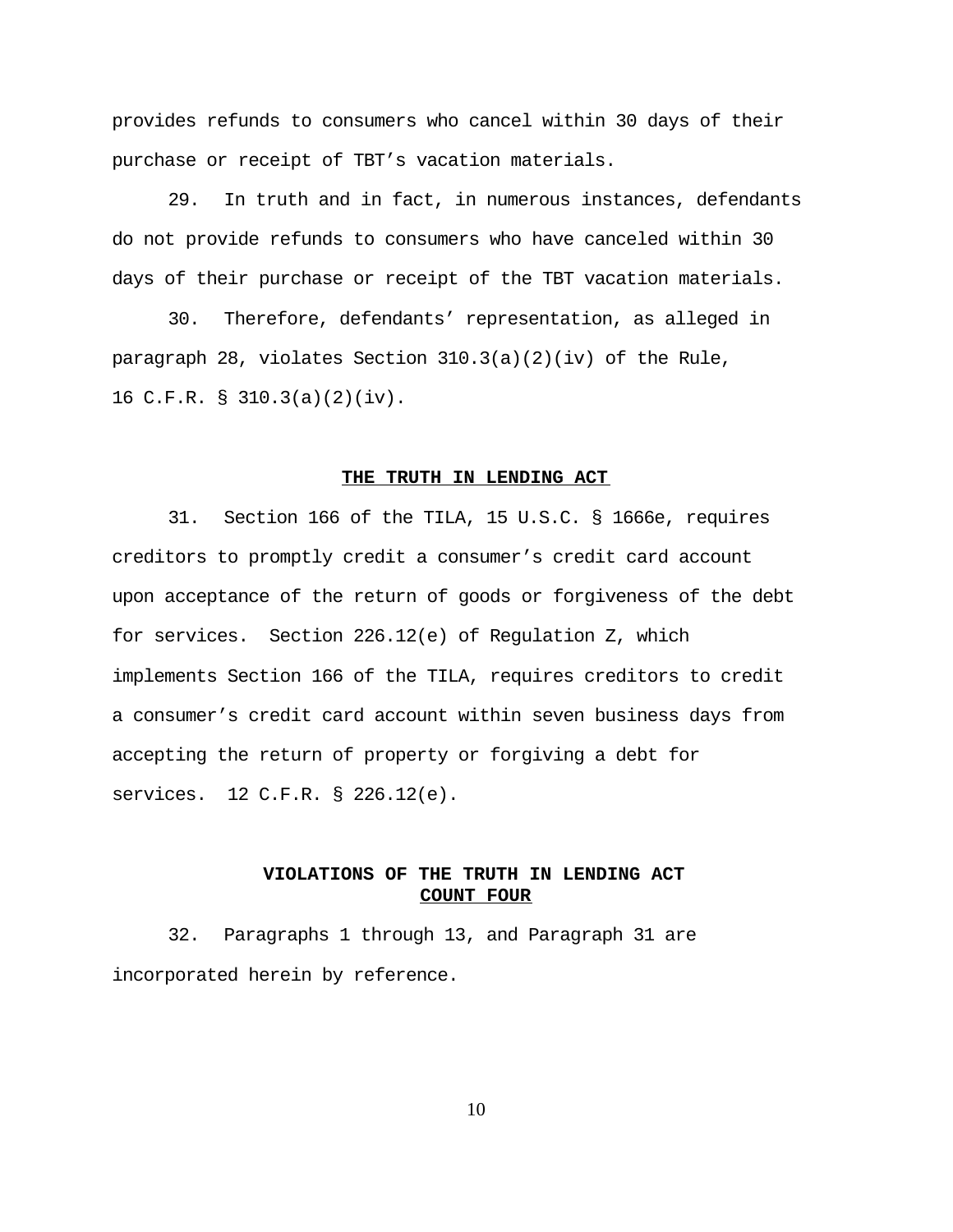33. TBT is a creditor as that term is defined in Section 103(f) of the TILA, 15 U.S.C. § 1602(f), and Section 226.2(a)(17)(ii) of Regulation Z, 12 C.F.R. § 226.2(a)(17)(ii).

34. Since at least September 1996, in numerous instances, defendant TBT has failed to credit promptly consumers' credit card accounts within seven business days from accepting the return of property or forgiving a debt for services and, therefore, has violated Section 166 of the TILA, 15 U.S.C. § 1666e, and Section 226.12(e) of Regulation Z, 12 C.F.R.  $$226.12(e)$ .

## **CONSUMER INJURY**

35. Consumers throughout the United States have suffered substantial monetary loss as a result of defendants' unlawful acts or practices described in Counts One through Four above. Absent injunctive relief, defendants are likely to continue to injure consumers.

## **THIS COURT'S POWER TO GRANT RELIEF**

36. Section 13(b) of the FTC Act, 15 U.S.C. § 53(b), empowers this Court to grant injunctive and other ancillary relief, including consumer redress, disgorgement, and restitution to prevent and remedy any violations of any provision of law enforced by the Commission.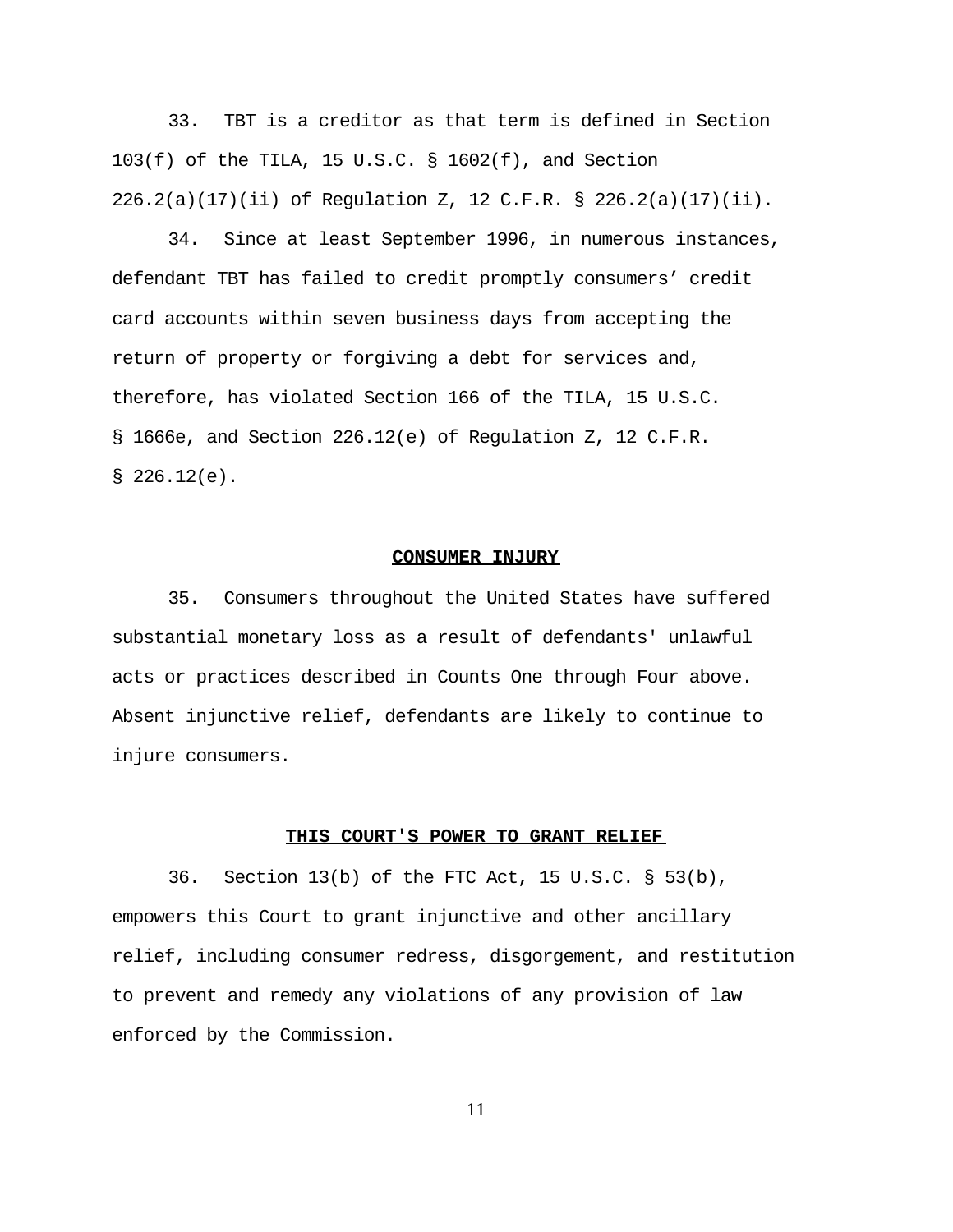37. Section 19 of the FTC Act, 15 U.S.C. § 57b, and Section 6(b) of the Telemarketing Act, 15 U.S.C. § 6105(b), authorize this Court to grant such relief as the Court finds necessary to redress injury to consumers or other persons resulting from defendants' violations of the Rule, including the rescission and reformation of contracts, and the refund of monies.

38. This Court, in the exercise of its equitable jurisdiction, may award other ancillary relief to remedy injury caused by the defendants' law violations.

#### **PRAYER FOR RELIEF**

WHEREFORE, Plaintiff requests that this Court, as authorized by Sections 13(b) and 19 of the FTC Act, 15 U.S.C. §§ 53(b) and 57b, Section 6(b) of the Telemarketing Act, 15 U.S.C. § 6105(b), Section  $108(c)$  of the TILA, 15 U.S.C. § 1607(c), and pursuant to its own equitable powers:

1. Permanently enjoin defendants from violating the FTC Act, the Telemarketing Sales Rule, the TILA, and Regulation Z as alleged herein;

2. Award such relief as the Court finds necessary to redress injury to consumers resulting from defendants' violations of the FTC Act, the Telemarketing Sales Rule, the TILA, and Regulation Z, including but not limited to, rescission of